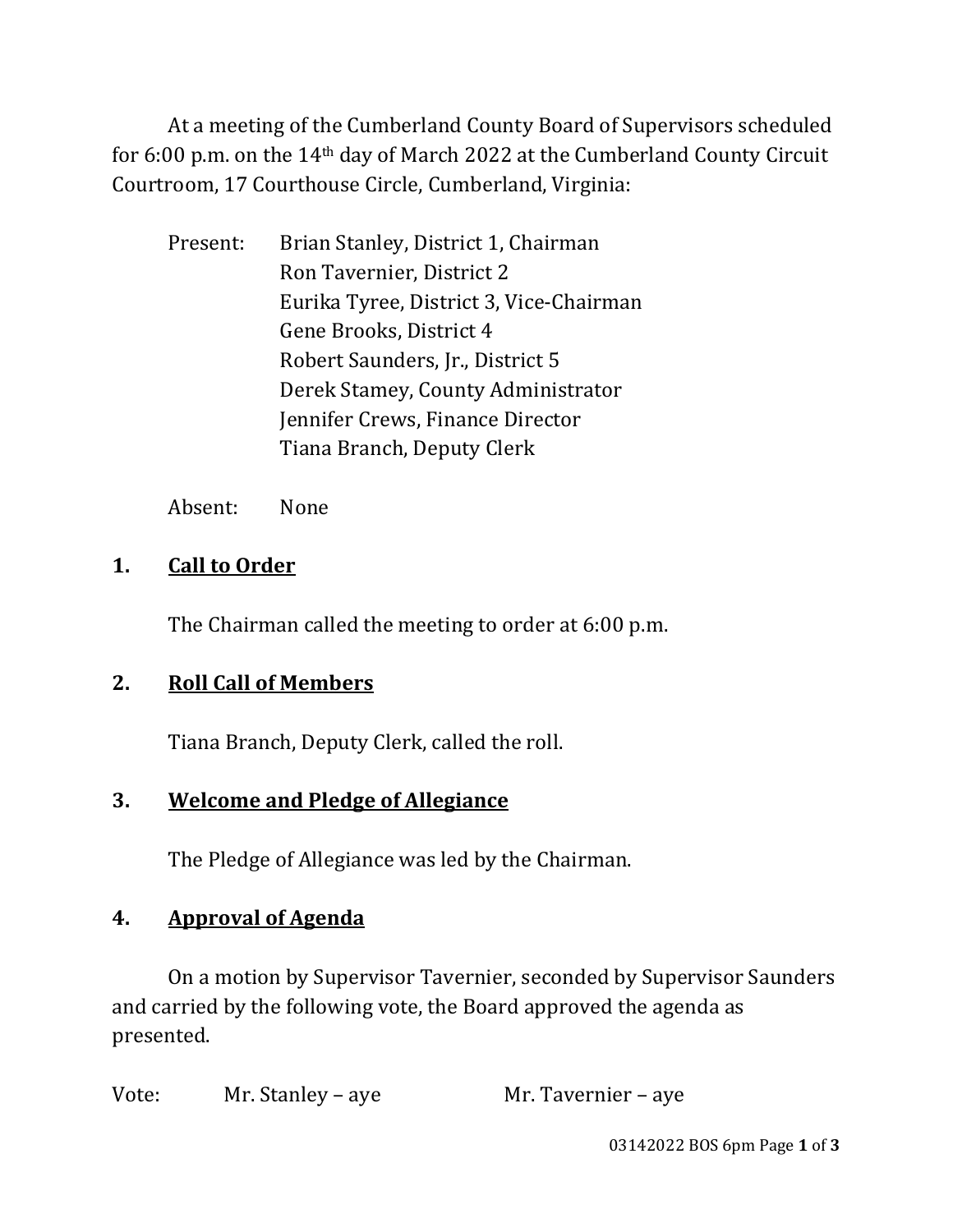Mrs. Tyree – absent Mr. Brooks – aye Mr. Saunders – aye

#### **6. New Business**

a. Presentation of County Administrator's Proposed Budget and Capital Improvement Program

Supervisor Tyree arrived at 6:09 p.m. and joined the Board members for presentation.

b. Authorization to Advertise for Public Hearing for the County Administrator's Proposed FY2023 County Budget, the Proposed FY2023-FY2027 Capital Improvement Program, Proposed School Board FY2023 Budget, and Proposed 2022 Tax Rates

On a motion by Supervisor Stanley, seconded by Supervisor Tavernier and carried by the following vote, the Board authorized the advertisements for public hearing as presented.

| Vote: | Mr. Stanley – aye  | Mr. Tavernier – aye |
|-------|--------------------|---------------------|
|       | Mrs. Tyree – aye   | Mr. Brooks – aye    |
|       | Mr. Saunders – aye |                     |

#### **7. Adjourn**

\_\_\_\_\_\_\_\_\_\_\_\_\_\_\_\_\_\_\_\_\_\_\_\_\_\_\_\_\_\_\_\_\_\_\_\_\_\_\_\_\_\_\_

After the presentations, the Board adjourned until the next regular meeting on April 12, 2022 at 7:00 p.m. in the Circuit Courtroom.

 $\overline{\phantom{a}}$  , and the contract of the contract of the contract of the contract of the contract of the contract of the contract of the contract of the contract of the contract of the contract of the contract of the contrac

Brian Stanley, Chairman